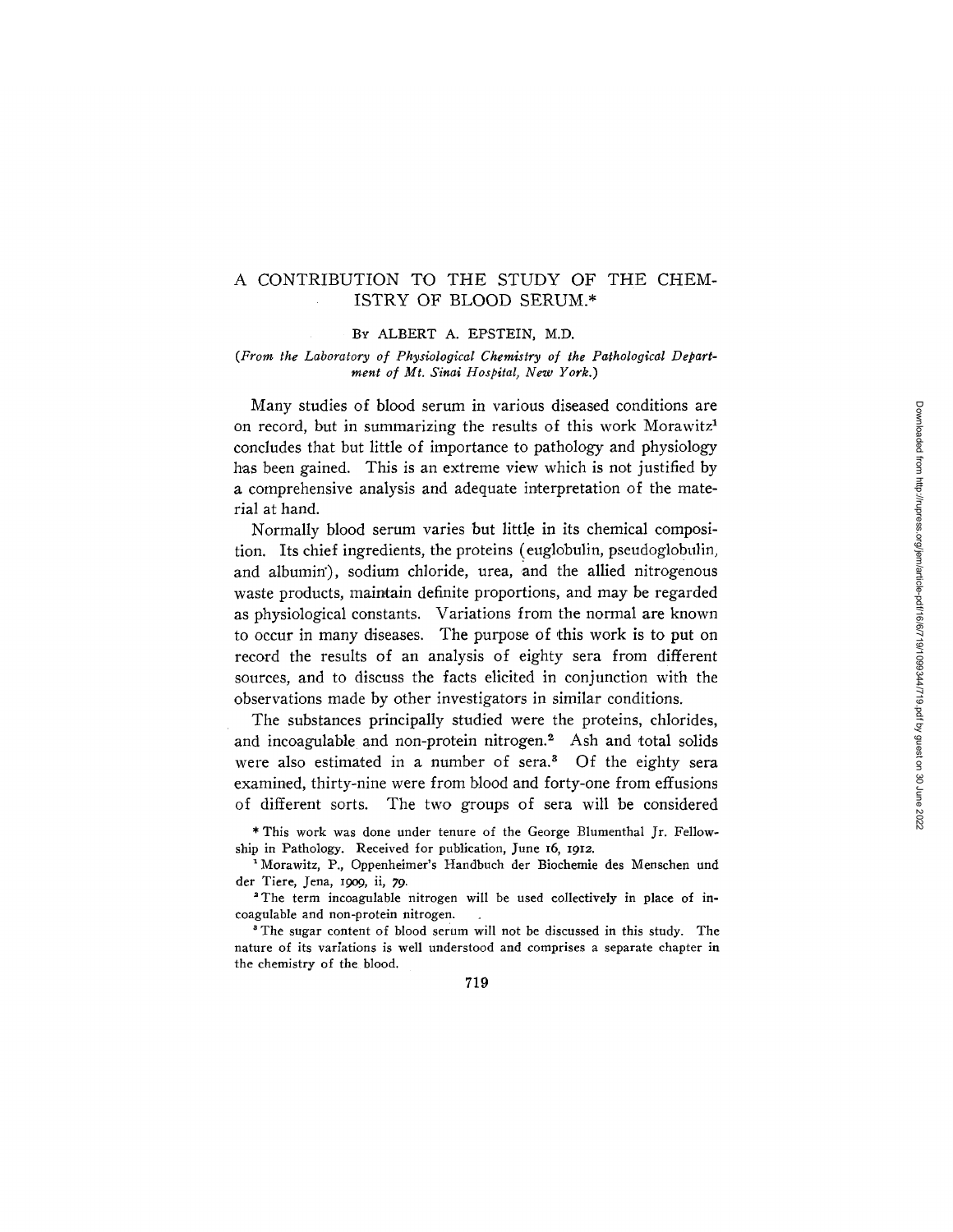separately. The present communication will deal only with the blood sera.

The sera examined were obtained from the following sources: Normal-I case (transfusion donor) Diabetes insipidus--- I case Cardiac disease-7 cases Cardiorenal disease--5 cases Renal disease--12 cases Diabetes mellitus--3 cases (2 with coma and lobar pneumonia) f influenzal or tuberculous, I diabetic (lobar pneumonia), 2 lobar pneumonia, 4 Emphysema of the lungs--I case Polycythemia-I case Achylia gastrica--I case

This classification is made according to the clinical diagnosis of the cases, and the diagnoses are, of course, not final. Closer pathological study with post-mortem examinations might lead to somewhat different classifications, especially of the cases of cardiac and renal diseases. To those familiar with the nature of these diseases, it is known that, as a rule, they are not essential forms. Usually cardiac diseases of the chronic type, with insufficiency, etc., are accompanied by renal disturbances or by hepatic and vascular changes. A classification of these cases into distinct pathological groups is therefore not possible. With but few exceptions the blood was obtained by phlebotomy done in the hospital routine for therapeutic purposes. This is of importance because it shows that most of the cases studied were clinically severe fypes, some, in fact, extreme.

According to Hammarsten and others, human blood sera show normally the following values per Ioo cubic centimeters of serum:

|                                   |                           |                               | Incoagulable and non- |                               |
|-----------------------------------|---------------------------|-------------------------------|-----------------------|-------------------------------|
| Total protein.<br>$5.5 - 8.4$ gm. | Globulin.<br>$37 - 40 \%$ | Albumin<br>$60 - 63 \%$       | protein nitrogen.     | Chiorides.<br>0.357-0.366 gm. |
| Mean                              | 38.5%                     | $4.2 - 4.4$ gm.               | $0.020 - 0.050$ gm.   | $0.361$ gm.                   |
| 7.0 gm.                           | 2.7 gm.                   | 4.3 gm.                       | 0.035 gm.             |                               |
|                                   |                           | Ratio of globulin to albumin. |                       |                               |
|                                   |                           | 1 : 1.6                       |                       |                               |

**Total** solids. Ash.

0.850-0.912 gm.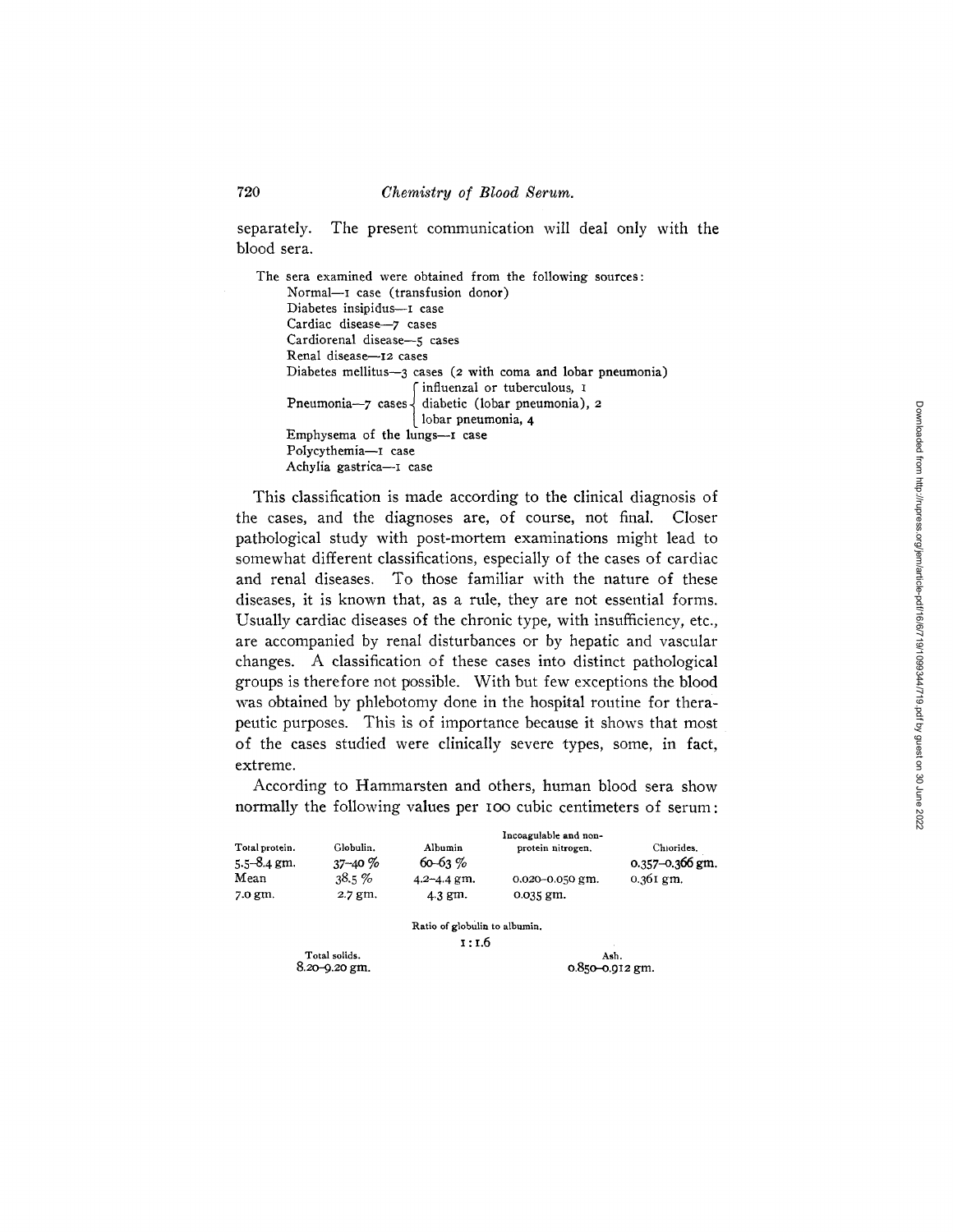One normal serum analyzed by the author gave the results shown in table I, per Ioo cubic centimeters of serum. On comparing the values obtained in this analysis with the standard values given above, we find that this serum probably represents the maximum normal type. It differs from the standard in two particulars; namely, the chlorides and the incoagulable and non-protein nitrogen, both of which are high. This is probably due to the fact that the person (a transfusion donor) from whom the serum was taken partook of food shortly before the serum was removed.

### TABLE I.'

#### *Normal Blood Serum.*

| z<br>ဟ |       | п.,   |       |       |       |      |       |       | . 모 |
|--------|-------|-------|-------|-------|-------|------|-------|-------|-----|
| 38     | 8.300 | 0.062 | 3.071 | 1.059 | 2.012 | 5.09 | 0.397 | 1:1.7 | 37  |

*Cardiac Cases.~In* the analysis of the sera from the cardiac and cardiorenal cases (table II), we find considerable individual variations, some of which are quite remarkable. Four of the twelve cases (Nos. 33, 19, 23, and 36) show values for the different substances which are within the normal range of variation. Though the total protein in these cases is nearer the minimum normal amount, as determined by Hammarsten, Abderhalden, etc., the ratio of the different protein fractions to each other and to the total protein content is quite normal. A moderate state of dilution, or hydremia, would account fully for the protein values obtained. The increase observed in the amount of incoagulable nitrogen does not contradict the possibility of an existing hydremia in these cases, especially in view of the normal amount of chloride present in the sera. The increased incoagulable nitrogen might be due to a functional disturbance of the kidneys, resulting from a passive congestion.

The remaining eight cases present some interesting and instruct-

' In the tables the values are given in grams per 100 c.c. of serum.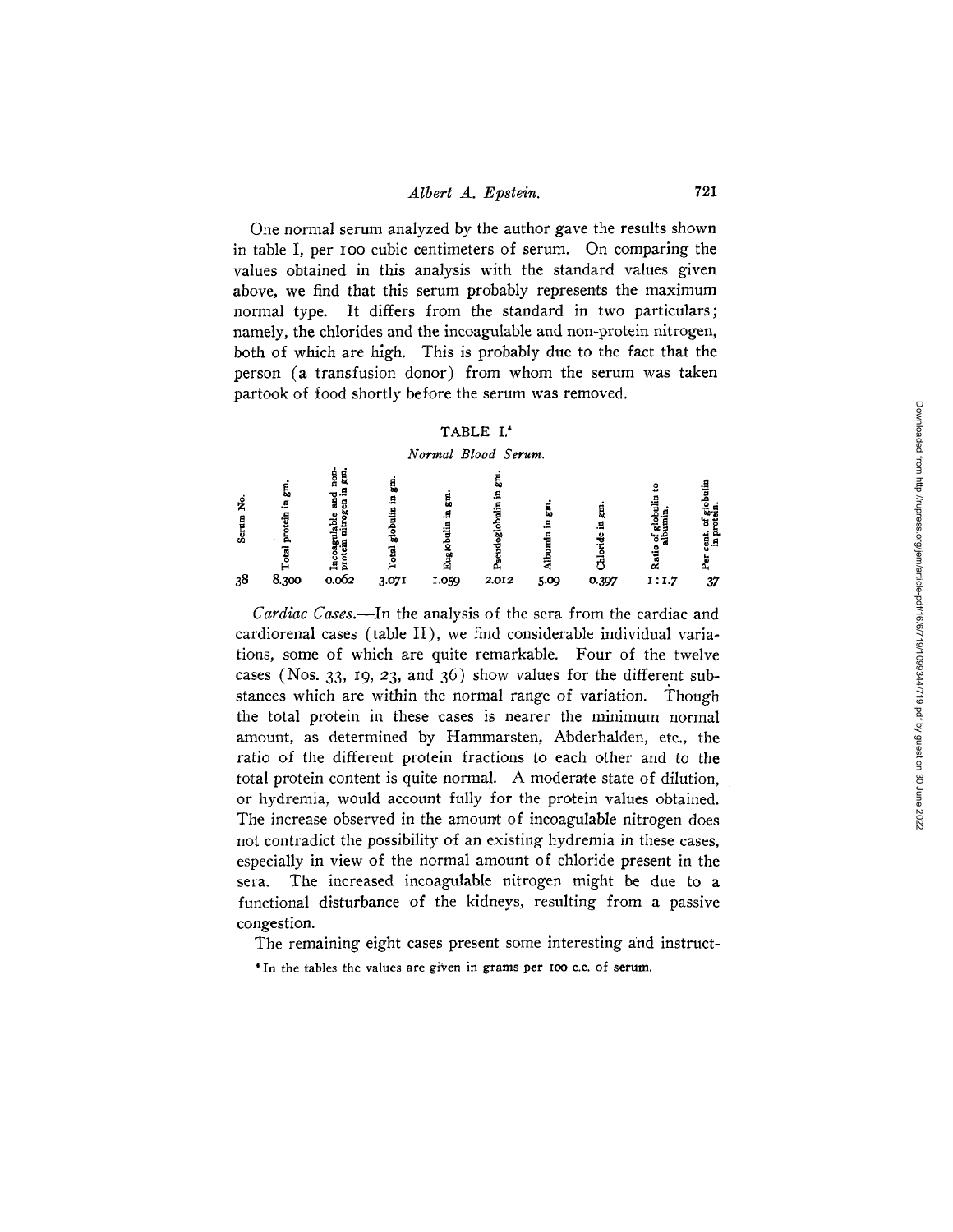ive features. With but one exception (case 51) they all show values for the total protein which are equal to or less than the normal minimum. Sera 34 and 35 are from a case of chronic myocarditis associated with chronic pulmonary edema and anasarca. The uniformity of the results of the two determinations is striking.<sup>5</sup> They both show a protein content which is only half the normal amount. In view of the fact that this case was associated with an anasarca, it might at once be concluded that the low protein content is the result of a severe hydremia. On analysis of all the data in this case it seems probable that in addition to the hydremia other factors are concerned in the peculiar results obtained.

| ABL' |  |
|------|--|
|------|--|

|  |  |  |  |  | Blood Serum in Cardiac and Cardiorenal Cases. |  |
|--|--|--|--|--|-----------------------------------------------|--|
|--|--|--|--|--|-----------------------------------------------|--|

| Χo.<br>Serum                                 | protein<br>in gm.<br>gi,<br>Total                                    | Incoagulable<br>nitrogen<br>ę.<br>Ē,                                 | globulin<br>in gm.<br>gm.<br>Total                                   | Euglobulin<br>in gm.<br>g ri                                         | globulin<br>Pseudo-<br>gm.<br>Ē.                                     | Albumin<br>in gm.<br>gm.                                             | Chloride<br>in gm.<br>gm.                                            | Total solids<br>gm.<br>£. | gi<br>Sa<br>Ash in | albumin<br>Ratio of<br>borness<br>globulin<br>to alw                     | ð<br>£.<br>cent.<br>globulin<br>protein<br>Per               |
|----------------------------------------------|----------------------------------------------------------------------|----------------------------------------------------------------------|----------------------------------------------------------------------|----------------------------------------------------------------------|----------------------------------------------------------------------|----------------------------------------------------------------------|----------------------------------------------------------------------|---------------------------|--------------------|--------------------------------------------------------------------------|--------------------------------------------------------------|
| 33<br>19<br>23<br>36                         | 6.525<br>6.019<br>5.475<br>7.612                                     | 0.000<br>0.197<br>0.386<br>0.154                                     | 2.544<br>2.153<br>1.990<br>2.275                                     | 1.028<br>0.544<br>0.305<br>0.850                                     | 1.516<br>1.600<br>1.685<br>1.425                                     | 4.981<br>3.866<br>3.485<br>5.337                                     | 0.397<br>0.404<br>0.362                                              | 8.680                     | 0.700              | 1:2.0<br>1:1.8<br>1:1.75<br>1:2.3                                        | 33.0<br>$35 - 7$<br>35.0<br>32.0                             |
| 34<br>35<br>31<br>37<br>42<br>51<br>43<br>58 | 3.732<br>3.611<br>5.012<br>5.050<br>5.625<br>7.281<br>5.951<br>5.681 | 0.116<br>0.130<br>0.063<br>0.096<br>0.133<br>0.084<br>0.259<br>0.106 | 1.925<br>2.038<br>3.819<br>2.337<br>2.731<br>3.141<br>2.970<br>2.780 | 0.595<br>0.525<br>1.734<br>1.137<br>0.962<br>0.787<br>0.781<br>1.712 | 1.370<br>1.513<br>2.085<br>1.200<br>1.769<br>2.354<br>2.189<br>000.I | 1.807<br>1.373<br>1.193<br>2.713<br>2.894<br>4.140<br>2.987<br>3.100 | 0.390<br>0.404<br>0.405<br>0.432<br>0.390<br>0.404<br>0.420<br>0.450 | 8.420<br>8.826            | 000.1<br>1.460     | 1:0.95<br>1:0.7<br>1:0.31<br>1:1.16<br>1:1.0<br>1:1.3<br>1:1.0<br>1:1.15 | 53.0<br>58.5<br>76.3<br>46.0<br>50.0<br>43.5<br>50.0<br>46.0 |

The term hydremia usually signifies a dilution of the blood; but when a simple dilution occurs, the different protein elements of the serum and plasma, which normally show definite quantitative relations, must in the diluted state retain their proportions. This, however, is not the case as the above figures for the serum fractions show. The globulins are much less reduced in amount than the albumin. In fact, the relation of the globulins to the albumin ap-

 $5$  An interval of three days elapsed between the removal of the two specimens **of** blood.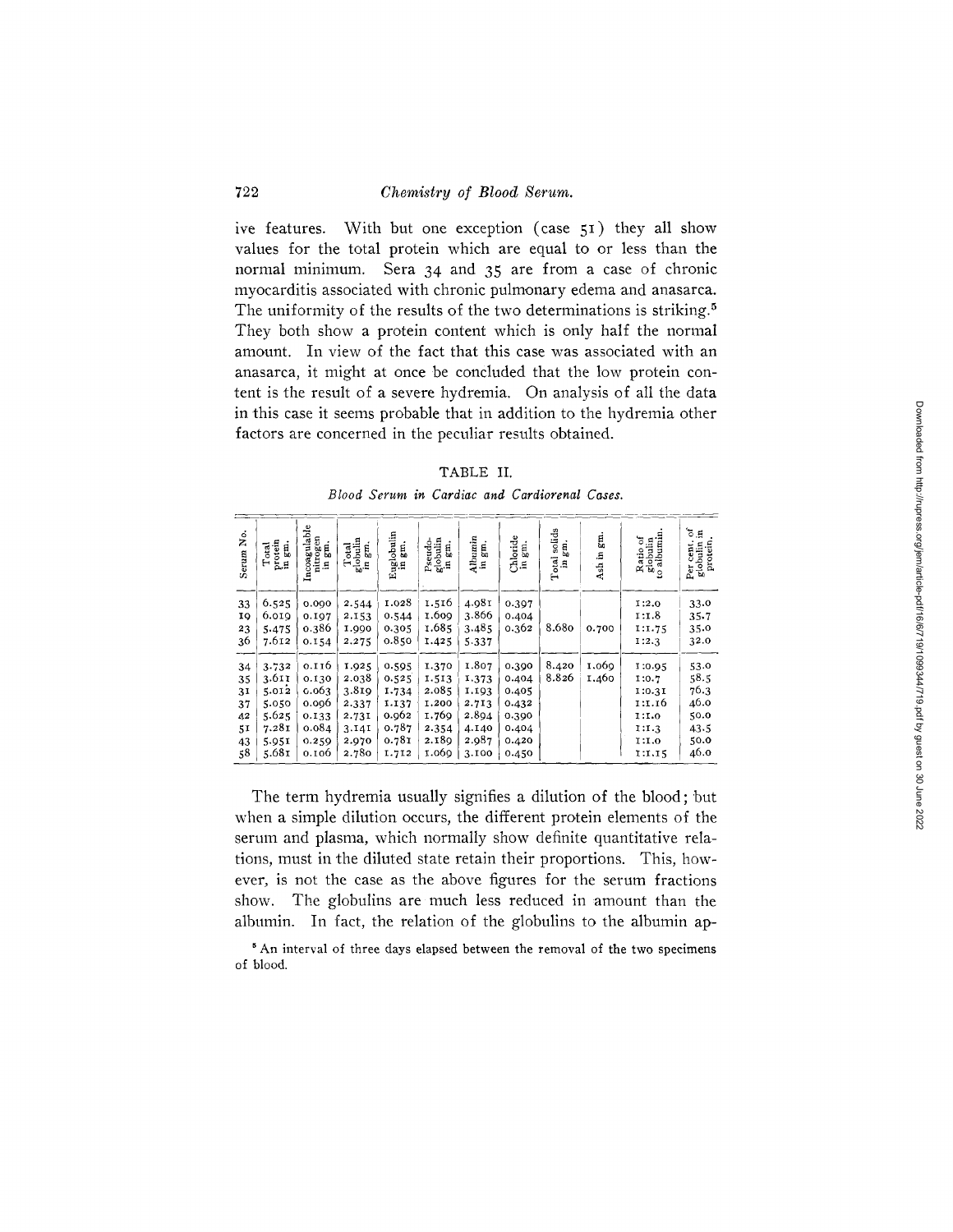pears reversed as compared with the normal; for the globulins constitute the major part of the total protein (table II, cases 34 and 35). This shows that a simple dilution of the blood cannot have taken place, and that some other factor has contributed to this result. Just what this factor is will be explained later.

Two other features in the sera under consideration are of interest. One is that the incoagulable nitrogen as well as the chloride is practically normal in amount in the first serum (No.  $34$ ); in the second specimen, however, both values are considerably above the first, and hence, above normal. The second sample of serum shows a much higher ash content than the first. The increase noticed in the amount of total solids of the second specimen, as compared with the first, is entirely in the form of ash (Nos. 34 and 35). Although the chloride content of the second serum specimen is higher than that of the first, it does not account for the rise in the ash. A large amount of inorganic material other than chloride has therefore accumulated in the blood within three days that elapsed between the removal of the two specimens of blood. The cause of the increase in the ash content may lie in a disturbed elimination of these materials through the kidneys. The point which is of greatest importance, however, in this case, is the fact that a large quantity of inorganic material (including chlorides) evidently can accumulate in the blood, without causing a corresponding retention of water; for as the other data (i. e., the protein) of the sera show, a further dilution of the blood has not taken place, and the degree of hydremia has not increased.

The other is that the sera from the other cardiac cases (Nos. 3I,  $37, 42, 43, 51,$  and  $58$ ) also show points of interest in relation to the protein and chloride content. The protein values are again below the minimum normal. If we assume here that a dilution of the blood has taken place as in the preceding cases (Nos. 19, 23, 33, and 36) we are again confronted with the fact that the globulins bear a higher proportion to the albumin than is observed in normal sera. The chloride content of the serum is also somewhat higher than that observed normally. These two facts indicate that a simple dilution of the blood cannot have taken place in these cases.

From the above findings it is seen that the sera from cardiac cases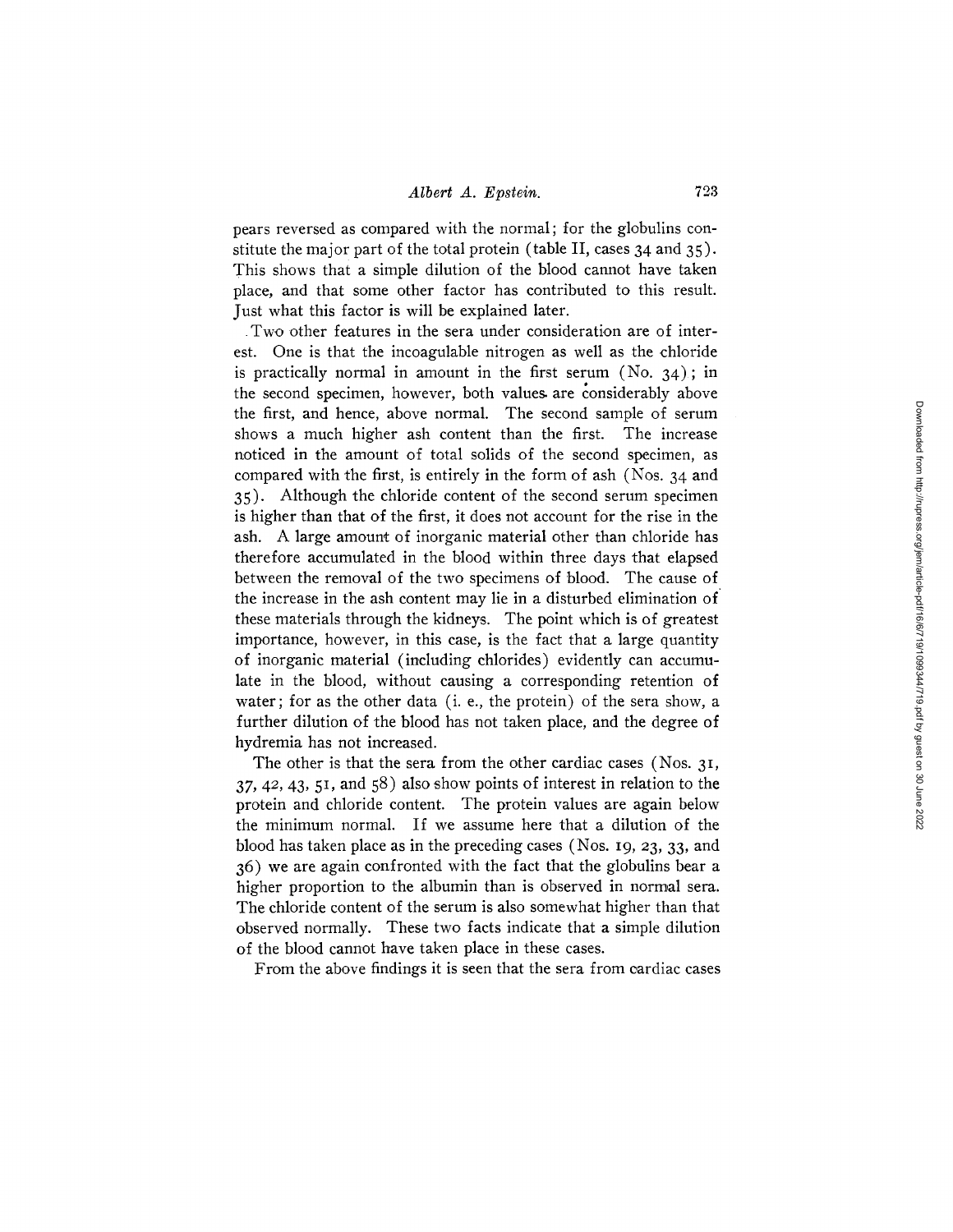show striking variations from the normal. From the analysis of the blood sera, the cardiac cases are divisible into two groups:  $(1)$ One group in which a moderate dilution of the blood (a true hydremia) takes place. In the sera of these cases the proteins retain their normal proportions. The hydremia may be due to a retention of water, possibly the result of a simple functional derangement of the kidneys. (2) The other in which the proteins of the serum are moderately or markedly reduced in amount, the reduction affecting principally the albumin. • The proportions of the serum proteins may be so changed that the globulins preponderate. In this group of cases there is an accompanying edema or some serous effusion. However, the change in the quantitative relations of the serum proteins is not due to a simple dilution of the blood, or hydremia.

*Respiratory Caxes.--These* include cases of polycythemia, emphysema, and pneumonia. They are grouped together because they have one feature in common, namely, respiratory embarrassment, which, as will be shown, is of importance in the production of chemical changes in the blood.

As the figures in table III indicate, the results are of very much the same character as those obtained in the cardiac cases. The polycythemia and emphysema sera show a protein content which approaches the upper normal. In all of them, however, the globulin fraction shows a marked increase. The other data in the three sera analyzed show little of importance with the exception of the increase in the salt or chloride content.

In the four sera from the pneumonia cases, the total protein content is within the normal range. In one case (serum  $\Delta I$ ) in which the total protein falls below five grams, the decrease may be accounted for by the large amount of fibrin that was present in the blood; for, after separating the serum from the blood clot, a second clot formed. This clot wus very firm, and the serum separated from the thick fibrinous mass with difficulty.

In these sera, too, we observe that the globulins give a higher value than the albumin. The sera from the two cases of diabetic pneumonia (sera 9 and 73) show a relative increase in the globulins as well, although not to the same extent as in the sera of the uncomplicated pneumonia cases.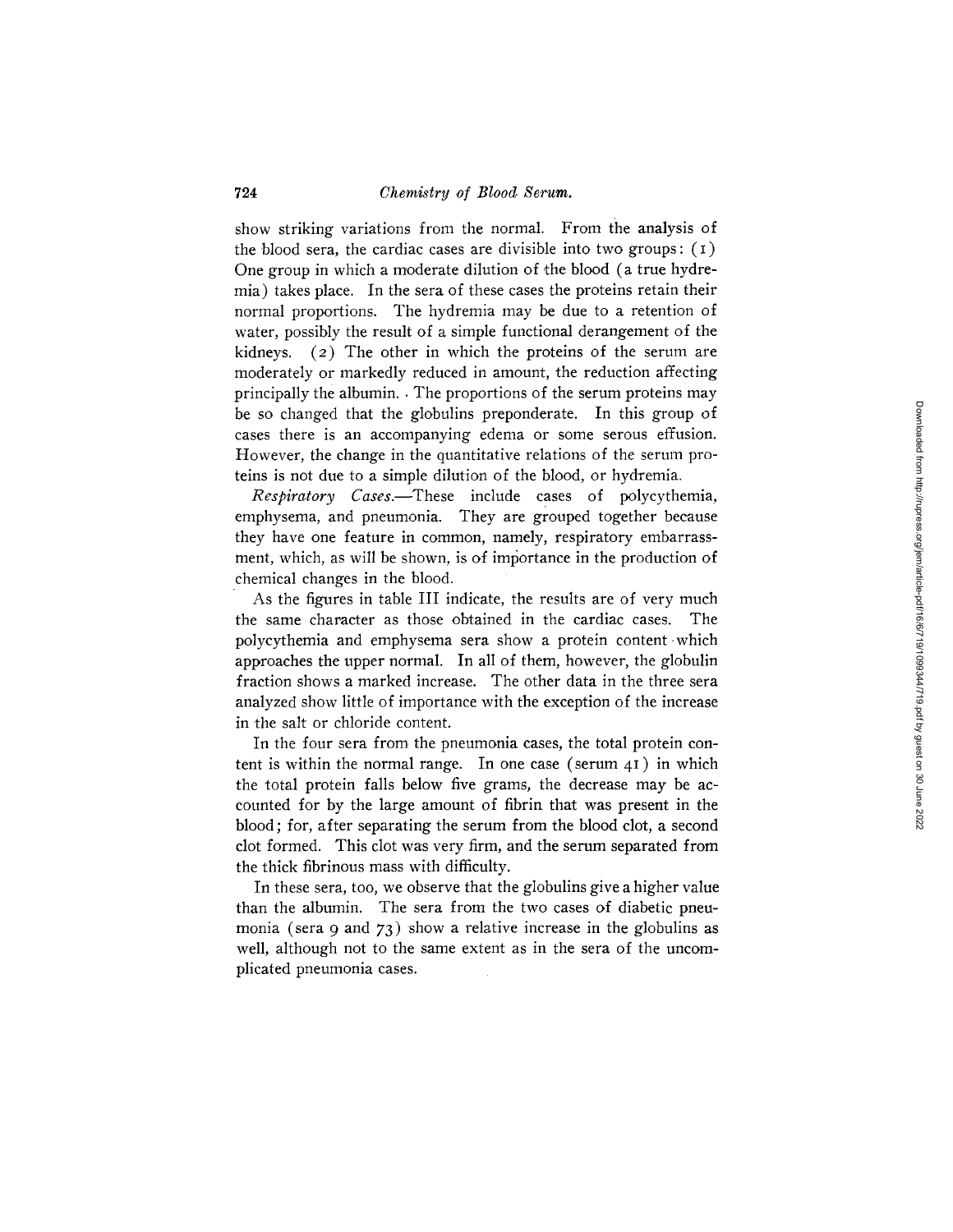*Albert A. Epstein.* **<sup>725</sup>**

| TABLE<br>213 | $\tau_{s}$<br>Resti |
|--------------|---------------------|
|              |                     |
|              |                     |

| Serum<br>No.   |                                                              | Total<br>protein<br>in gm. | Incoagulable<br>nitrogen<br>in gm.        | Total<br>globulin<br>in gm.        | Euglobulin<br>in gm.                       | Pseudo-<br>globulin<br>in gm.              | Albumin<br>in gm.                           | Chloride<br>in gm.               | Total<br>solids<br>in gm. | Ash<br>in gm. | Ratio of<br>globulin to<br>albumin. | Per cent. of<br>globulin in<br>protein. |
|----------------|--------------------------------------------------------------|----------------------------|-------------------------------------------|------------------------------------|--------------------------------------------|--------------------------------------------|---------------------------------------------|----------------------------------|---------------------------|---------------|-------------------------------------|-----------------------------------------|
|                |                                                              |                            |                                           |                                    |                                            | Polycythemia.                              |                                             |                                  |                           |               |                                     |                                         |
| S,             |                                                              | 7.050<br>7.212             | 0.300                                     | 4.550<br>4.062                     | 0.700<br>1.537                             | $3.850$<br>$2.525$                         | 2.500<br>3.150                              |                                  |                           |               | 1:0.55                              | 64.3<br>56.3                            |
|                |                                                              |                            |                                           |                                    | Emphysema.                                 |                                            |                                             | 0.445                            |                           |               | 110.77                              |                                         |
| 24             |                                                              | 6.719                      | 0.089                                     | 3.281                              | 1.262                                      | 2.019                                      | 3.438                                       | 0.376                            |                           |               | 01:1                                | 50.0                                    |
|                |                                                              |                            |                                           |                                    | Pneumonia.                                 |                                            |                                             |                                  |                           |               |                                     |                                         |
| $\overline{2}$ | uberculous (?)<br>Lobar                                      | 5.275                      | 0.248                                     | 2.825                              | 0.575                                      | 2.300                                      | 2.450                                       | 0.355                            |                           | 8.490 0.880   | 1:0.86                              | 54.0                                    |
|                |                                                              |                            |                                           |                                    |                                            |                                            |                                             |                                  |                           |               |                                     |                                         |
| 41             |                                                              |                            |                                           |                                    |                                            |                                            |                                             |                                  |                           |               |                                     |                                         |
| 507            | grippe<br>Lobar<br>Lobar<br>Diabetic<br>Diabetic<br>Diabetic | 6.586<br>6.69477<br>6.6947 | 0.118<br>0.152<br>0.020<br>0.087<br>0.116 | 2.370<br>2.562<br>2.393<br>2.3.312 | 0.700<br>0.513<br>0.1024<br>0.240<br>0.729 | 1.670<br>2.1918<br>2.198<br>2.198<br>2.083 | 4.3182<br>1.982<br>4.3.3.57<br>4.57<br>4.57 | 0.359<br>0.393984<br>0.0.0.0.0.0 | 9.212                     | 0.834         |                                     | こと こ こ こ こ こ こ こ こ こ こ こ こ こ こ こ        |
|                |                                                              |                            |                                           |                                    |                                            |                                            |                                             |                                  |                           |               |                                     |                                         |
|                |                                                              |                            |                                           |                                    |                                            |                                            |                                             |                                  | 9.368                     | 0.870         |                                     |                                         |
| 73             |                                                              |                            |                                           |                                    |                                            |                                            |                                             |                                  |                           |               |                                     |                                         |

Blood Serum in Diabetes Mellitus. TABLE IV.

| יפּ<br>ג≳ |                                       | $\begin{array}{c} \text{Total} \\ \text{from} \\ \text{gen} \end{array}$ | Incoagu-<br>able nitro-<br>gen in gm. | Total<br>Iobulin in<br>gm. | luglobulin<br>in gm.    | Pseudo-<br>lobulin in<br>gm. | lbumin in<br>gm.        | Chloride ir<br>grn.     | Teige<br>Lage<br>Lage | Ash in<br>gm. | Ratio of<br>obulin to<br>abumin. | Per cent.<br>globulin in<br>protein. |
|-----------|---------------------------------------|--------------------------------------------------------------------------|---------------------------------------|----------------------------|-------------------------|------------------------------|-------------------------|-------------------------|-----------------------|---------------|----------------------------------|--------------------------------------|
|           | neumoni<br>obar p<br>neu <sup>-</sup> | 6.2599                                                                   | 180.00<br>9111.0<br>9111.116          | 2.940<br>2.537<br>2.812    | 0.240<br>0.635<br>0.729 | 2.700<br>1.902<br>2.083      | 3.301<br>2.088<br>3.157 | 0.426<br>0.460<br>0.384 | 9.368                 | 0.870         | 11.13<br>13.82<br>11.15          | 음 요 ㅎ<br>유 요 ㅎ<br>유 요 ㅎ              |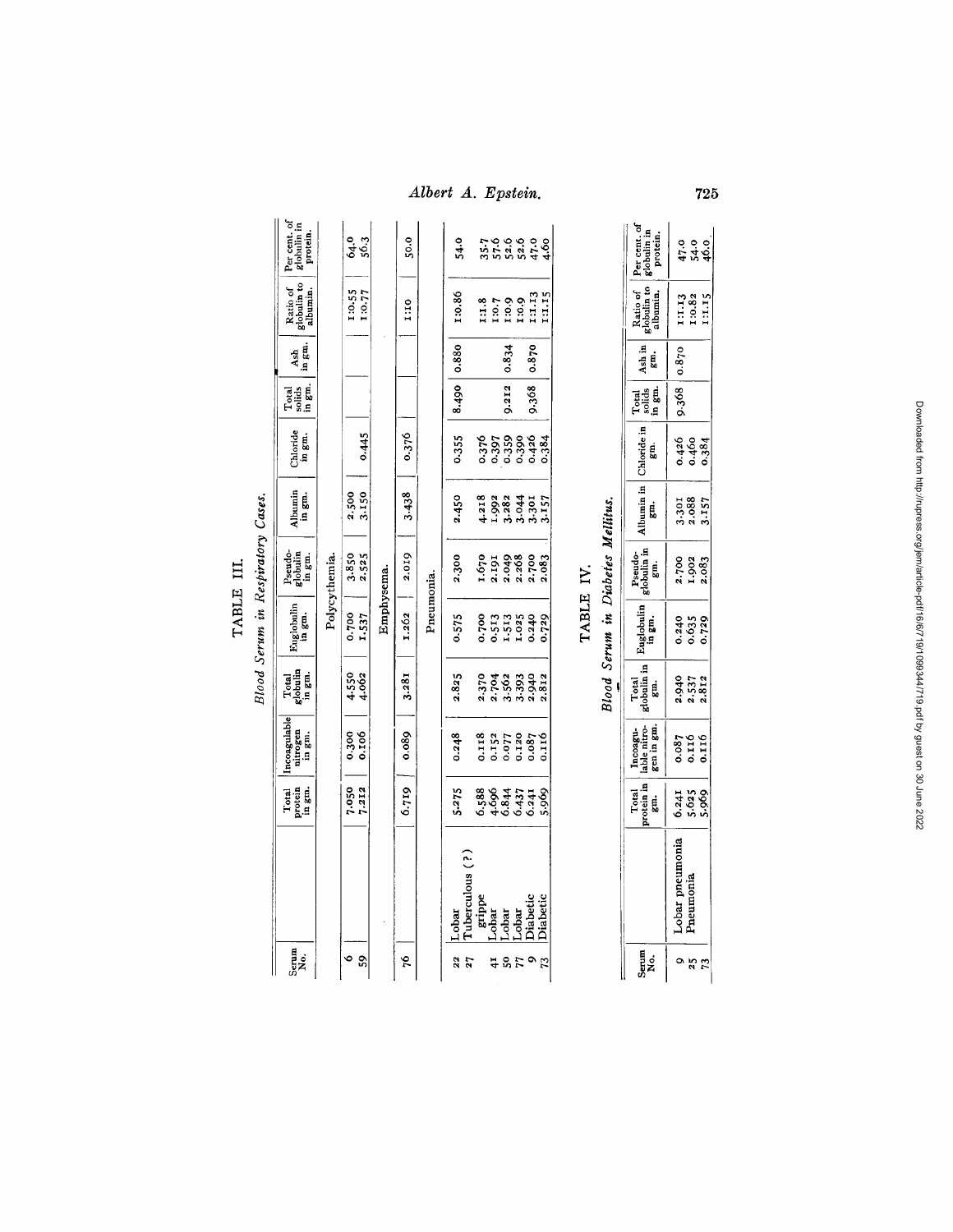The values for the incoagulable nitrogen fluctuate considerably. The amount of chloride in all the sera except one is lower than that observed in the cardiac sera. In one instance (serum 9, from a case of pneumonia in a diabetic) the chloride content is unusually high. The ash content in all the sera is uniform and practically normal in amount.

Serum *27,* from a case of a typical pneumonia of undetermined etiology (tuberculosis or grippe), does not present values like those obtained in the sera of the lobar cases. The proportion of the total globulin in this serum to the albumin is below that found in normal serum. This is in conformity with the results obtained by Erben<sup>6</sup> in the analysis of sera from tuberculous cases.

In reviewing the results of this group of sera, we find once more that the globulin-albumin ratios are very much disturbed. The globulins in all but one case (serum 27) show a marked relative increase.

*Cases of Diabetes Mellitus.*—Of the three sera examined from this disease, two have already been presented in the preceding group. The serum from the third case (table IV, serum  $25$ ) gave results closely resembling those of the other two. An increase in the globulin content is again seen, which is somewhat greater than that observed in the other instances. In this case also, as in one of the other sera (case 9), there is a marked increase in the chloride content, reaching a value of 46o milligrams per Ioo cubic centimeters of serum. The incoagulable nitrogen of these three sera is increased considerably over the normal amount.

*Nephritic Cases.--Of* this important group, twelve sera were examined. One serum from a case of diabetes insipidus is classed under the head of nephritic cases, inasmuch as it represents a type of renal disturbance. The twelve cases of clinical nephritis can be divided into three groups:  $(1)$  chronic parenchymatous,  $(2)$ chronic interstitial, (3) chronic mixed forms. Cases of acute nephritis unfortunately have not come under observation. All but two sera examined were from very severe forms of the disease, most of the cases being accompanied by symptoms of uremia, so that

o Erben, F., *Ztschr. f. klin. Med.,* 19o3, 1, 450.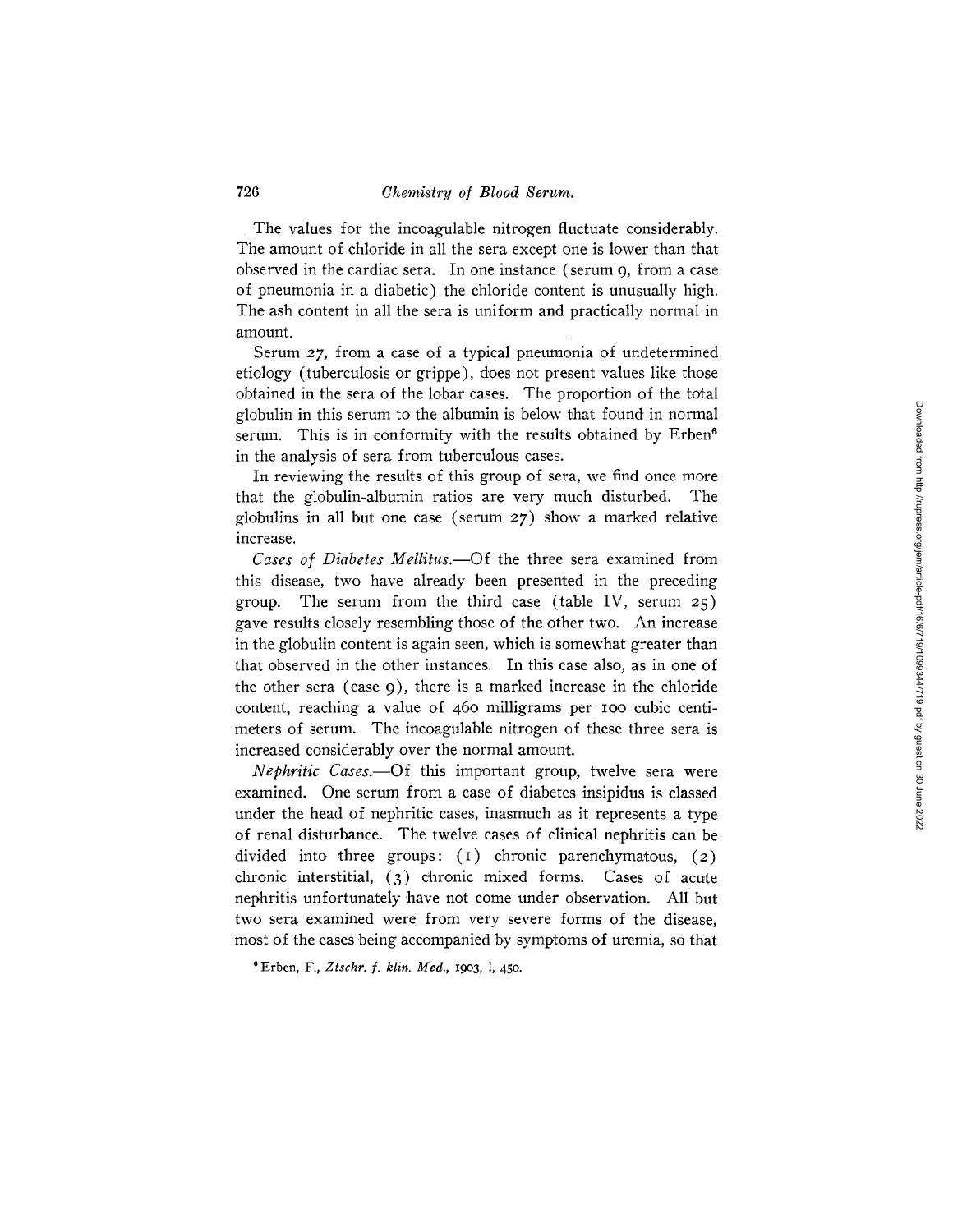the changes observed in the composition of the sera may be regarded as representative of the different types of nephritis.

The classification given above is based on clinical data and not on pathological findings. The sense which the terms parenchymatous and interstitial are intended to convey are sufficiently well understood not to require explanation. By the "mixed form" of nephritis is meant that clinical group of cases in which both the parenchymatous and the interstitial types of nephritis are, to a certain extent, represented. A contracted kidney with an intercurrent or superimposed parenchymatous inflammation may give the clinical picture of the mixed form of nephritis. On the other hand, the development of interstitial changes in kidneys affected with the parenchymatous form of the disease may lead to the same clinical resuk.

| 'A BL |  |
|-------|--|
|-------|--|

*Blood Serum in Nephritis.* 

| Serum No.                        | protein in<br>Total<br>gm.                         | able nitro-<br>gen in gm.<br>Incoagu-              | globulin<br>in gm.<br>Total                        | <b>Euglobulin</b><br>in gm.                        | globulin<br>Pseudo-<br>gm.<br>g                    | Albumin in<br>gi.                                                         | Chloride in<br>gn.                                 | Tota' solids<br>in gm. | Ash in<br>ę.   | globulin to<br>albumin.<br>Ratio of                | Per cent.<br>of globulin<br>in protein.      |  |
|----------------------------------|----------------------------------------------------|----------------------------------------------------|----------------------------------------------------|----------------------------------------------------|----------------------------------------------------|---------------------------------------------------------------------------|----------------------------------------------------|------------------------|----------------|----------------------------------------------------|----------------------------------------------|--|
|                                  |                                                    |                                                    |                                                    |                                                    |                                                    | Parenchymatous.                                                           |                                                    |                        |                |                                                    |                                              |  |
| 5<br>47                          | 5.125<br>2.731                                     | 0.280<br>0.235                                     | 4.325<br>2.598                                     | 0.877<br>0.376                                     | 3.448<br>2.222                                     | 0.800<br>0.133                                                            | 0.390                                              |                        | 0.925          | I:0.2<br>1:0.05                                    | 83.3<br>95.0                                 |  |
|                                  |                                                    |                                                    |                                                    |                                                    |                                                    | Interstitial.                                                             |                                                    |                        |                |                                                    |                                              |  |
| 16<br>49<br>57<br>64             | 7.150<br>5.925<br>7.525<br>6.215                   | 0.256<br>0.158<br>0.120<br>0.002                   | 2.327<br>2.344<br>2.537<br>2.375                   | 0.550<br>0.962<br>1.000<br>0.962                   | 1.777<br>1.382<br>1.537<br>1.413                   | 4.833<br>3.581<br>4.988<br>3.840                                          | 0.340<br>0.362<br>0.480<br>0.420                   | 10.040<br>8.580        | 0.855<br>0.724 | I:2.0<br>1:1.6<br>1:1.95<br>1:1.6                  | 33.0<br>38.0<br>34.0<br>38.0                 |  |
|                                  | Mixed.                                             |                                                    |                                                    |                                                    |                                                    |                                                                           |                                                    |                        |                |                                                    |                                              |  |
| 24<br>39<br>48<br>55<br>62<br>65 | 5.656<br>5.300<br>6.800<br>5.644<br>5.202<br>6.775 | 0.073<br>0.133<br>0.151<br>0.085<br>0.085<br>0.116 | 2.375<br>2.187<br>2.837<br>2.800<br>2.371<br>2.875 | 0.415<br>0.450<br>0.956<br>1.181<br>1.234<br>0.912 | 1.960<br>1.737<br>I.881<br>1.619<br>1.137<br>1.963 | 3.281<br>3.113<br>3.963<br>2.844<br>2.831<br>3.900<br>Diabetes insipidus. | 0.532<br>0.397<br>0.426<br>0.362<br>0.412<br>0.390 | 9.920                  | 0.870          | I:I.I<br>1:1.4<br>1:1.4<br>1:1.0<br>I:1.2<br>1:1.3 | 41.7<br>41.2<br>41.7<br>50.0<br>45.6<br>42.4 |  |
| 78                               | 7.919                                              | $0.0$ II                                           | 2.645                                              | 0.700                                              | 1.945                                              | 5.274                                                                     | 0.302                                              |                        |                | 1:2.0                                              | 33.3                                         |  |

In the sera from the cases of parenchymatous nephritis, we find amounts of protein which fall below the normal minimum value. In one instance (case 47) the reduction in the total protein is ex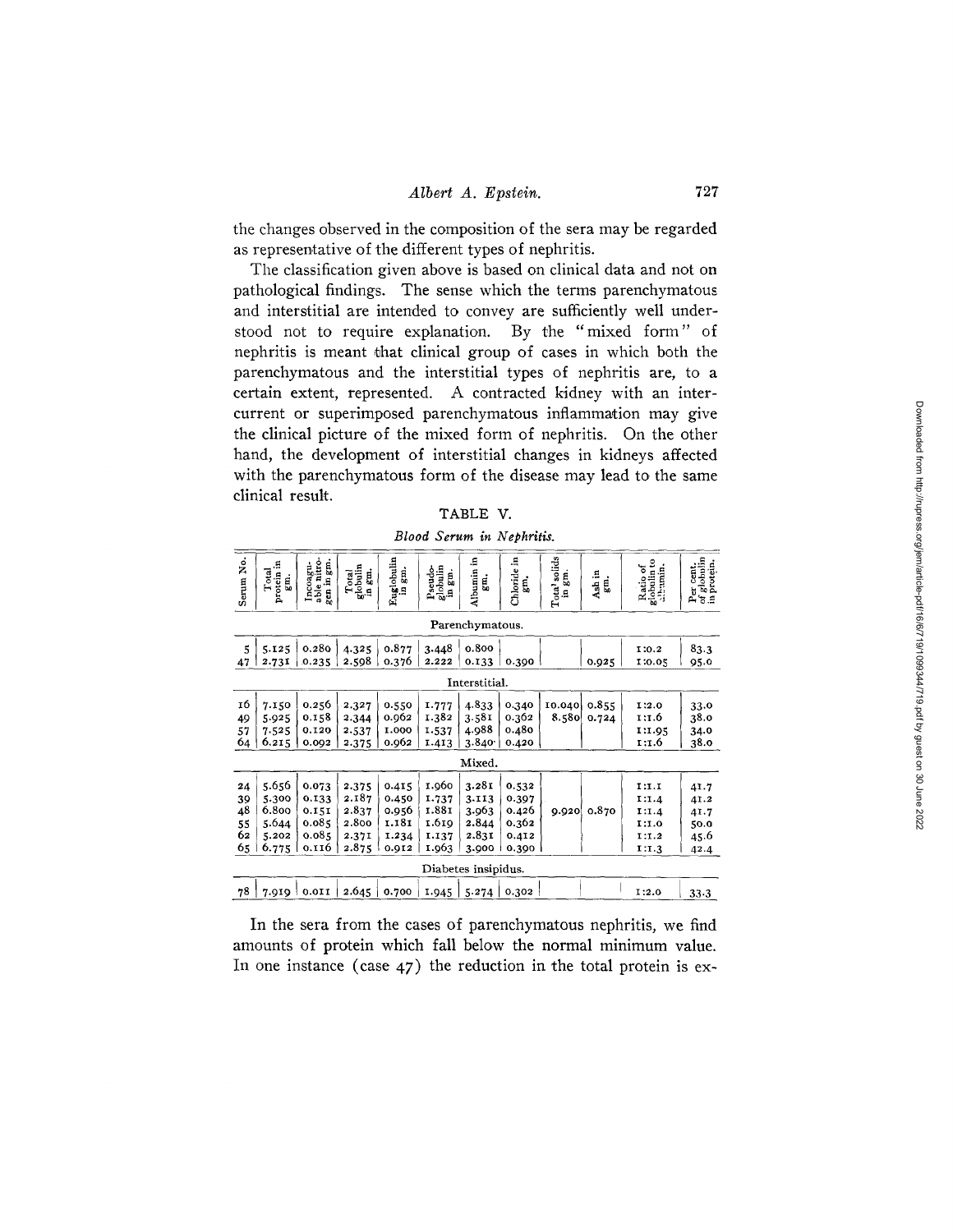728 *Chemistry of Blood Serum.* 

treme, reaching a value of about one third of the normal amount. In both cases, however, there is a marked relative increase in the globulin content, and a decrease in the albumin fraction. The increase of the globulins in one case (serum  $5$ ) is both absolute and relative. This case and the one mentioned above (No. *47)* present such remarkable variations from normal that they deserve special consideration. In both instances the sera were of a greenish yellow hue and opalescent. The opalescence gave to both sera a chyliform appearance, not due to free fat, but to an increase in the lipoid content present in combination with the globulins. In serum 5 the total globulin not only constitutes the major part of the serum protein  $(83.3 \text{ per cent.})$ , but is actually greater in amount than that found at any time in normal serum. The albumin of this serum, on the other hand, is diminished far below the normal, both in relative and absolute amount.

The incoagulable nitrogen in this case is also very high (0.280 of a gram in 100 cubic centimeters of serum).<sup>7</sup> Unfortunately an estimation of the chloride content in this instance could not be made, because of an insufficient amount of serum.

In the other case (serum 47) the total globulin is practically normal in amount, but it comprises nearly the entire quantity (95 per cent.) of protein in the serum. The amount of albumin present is so small  $(0.133 \text{ of a gram per too c.c. of serum})$ , that it is practically negligible. As in the preceding case (serum  $5$ ) the incoagulable nitrogen is very much increased (0.235 of a gram per IOO cubic centimeters of serum), but the chloride shows absolutely no variation from the normal.

The ash in this serum is unusually high. This is of interest, especially when compared with the value obtained in the chloride estimation. This shows, as already pointed out (page 723), that the mineral content of the serum can become very much concentrated, although the relative amount of chloride remains normal.

Four blood sera were analyzed from the interstitial type of nephritis. The results in this series are fairly uniform and present

<sup>&</sup>lt;sup>7</sup> Part of the incoagulable nitrogen was derived from the lipoid nitrogen present in the filtrate after coagulation of the proteins. This filtrate retained some of the opalescence observed in the original serum.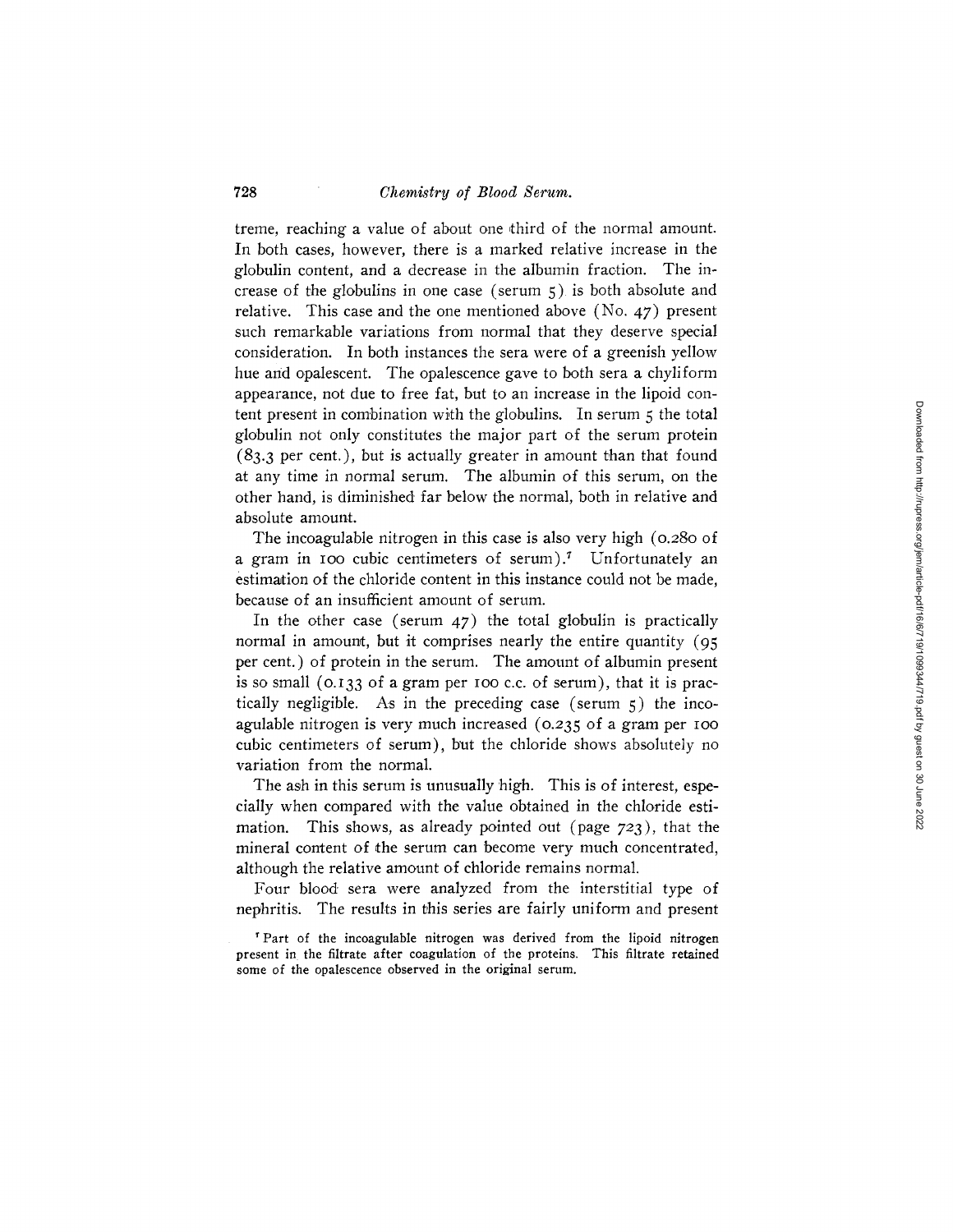a totally different picture from the one obtained in the analysis of the sera of the cases of parenchymatous nephritis. The total amount of protein in these ranges within the normal limits; and the relation which the globulins bear to the albumin and total protein is also within the normal. There is no evidence whatever of increase of the globulin fraction; if anything, there is a tendency in these cases for the globulins to fall below normal in amount.

The incoagulable nitrogen in these sera is increased considerably above normal, but it does not attain so high a value as that found in either of the two cases of parenchymatous nephritis described above. The maximum value of the incoagulable nitrogen found in this series of cases is o.256 of a gram, and the minimum is o.o92 of a gram per IOO cubic centimeters of serum.

The chloride content in these sera varies to a marked degree. We find here two sera with very high values for chloride, o.42o and o.48o of a gram, and two with moderately low figures, namely o.34o and o.362 of a gram per Ioo cubic centimeters of serum.

The incoagulable nitrogen and chloride contents do not run parallel. In one case (serum 16) in which the incoagulable nitrogen is extremely high, o.256 of a gram, the chloride content is very low, o.34o of a gram per Ioo cubic centimeters. On the other hand, sera 48 and *57,* which do not show so great an increase in incoagulable nitrogen as case I6, show a very marked increase in the chlorides, 0.426 and o.48o of a gram per Ioo cubic centimeters, respectively.

The amount of ash in the two sera examined (Nos. I6 and 49) is below that found in any of the other cases. In both these sera the chloride content is also low. The significance of this, however, will be discussed in connection with the influence of the chemical composition of serum upon the production of nephritis.

To the group of mixed forms of nephritis belong the remaining six sera in the series given in table V. The changes which can be observed in these sera resemble in part those of the cases of parenchymatous nephritis, and in part those of interstitial forms. Of the six sera, two present normal values for the total protein; in the others, the proteins are somewhat diminished in amount. But unlike the sera of the interstitial type of cases, the ratio of the globulins to the albumin is considerably higher. This ratio, however, does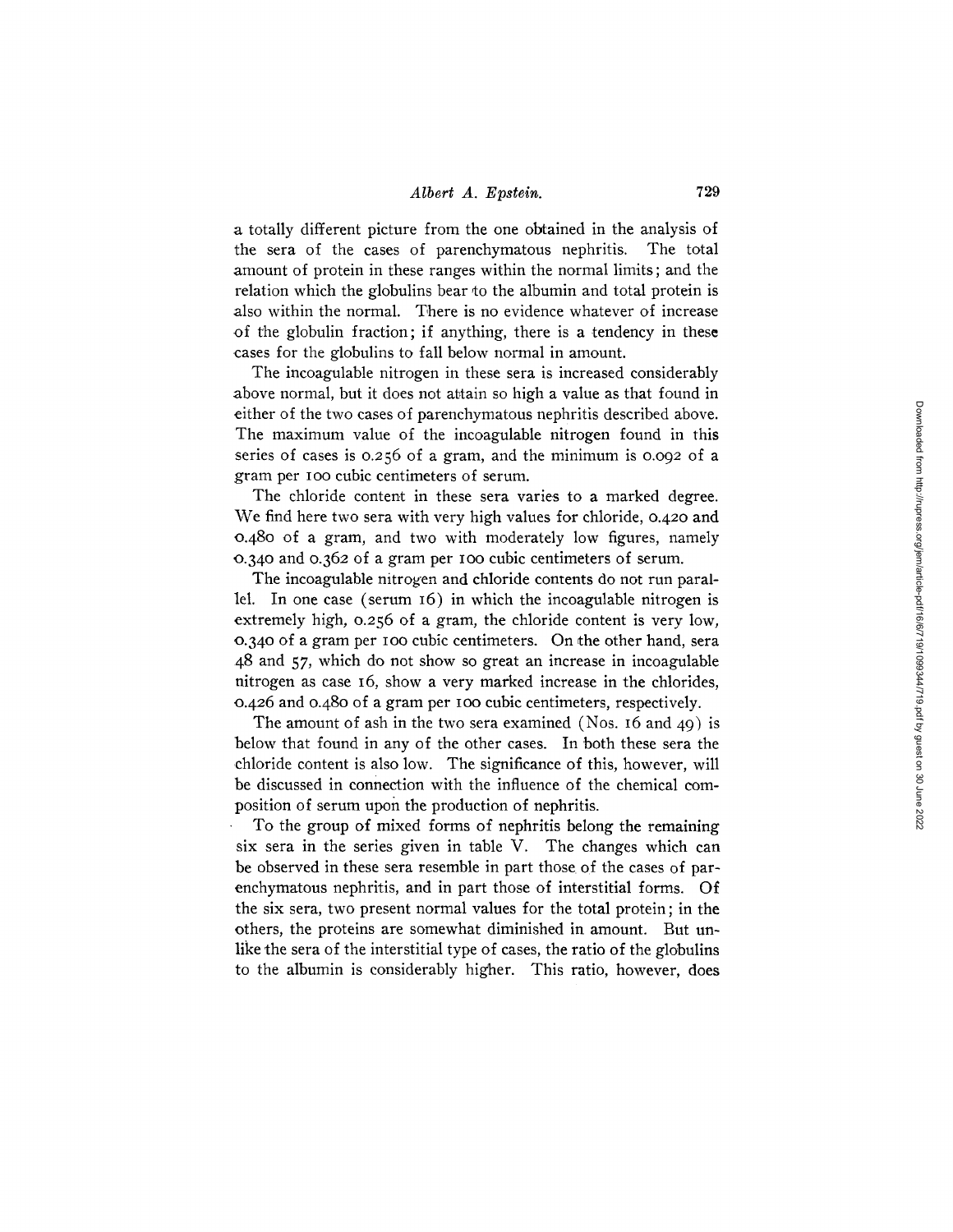not attain the value obtained in the series of parenchymatous cases. In respect to the protein content, and the relation of the fractions to each other, the sera of these cases stand between those of the parenchymatous and the interstitial forms of nephritis.

The other ingredients of the serum also show variations which belong to one or the other group of nephritic sera. These sera (cases  $65, 48,$  and  $39$ ) show values of 0.116, 0.151, and 0.133 of a gram for incoagulable nitrogen, whereas the other three sera (cases 55, 62, and 24) yield amounts of o.o85, o.o85, and o.o73 of a gram, respectively. Similarly the chloride content in these sera shows variations in one or the other direction, but there is no parallelism between the chloride values and those for the incoagulable nitrogen.

In some respects the results obtained in the analyses of the sera from the nephritic cases are distinctive. This is especially true of the quantitative changes in the proteins of the sera from the cases of parenchymatous nephritis. The striking variations that these sera present in this respect, as compared with those of the sera from the interstitial and mixed forms of nephritis, are of great significance for a proper understanding of the chemical pathology of kidney disease. The chlorides and incoagulable nitrogen also show marked fluctuations, but they are not as distinctive of the different sera as the changes that occur in the protein quota.

The serum from the case of diabetes insipidus presents some very interesting features. The protein content is normal or upper normal. The ratio which the globulin bears to the albumin, however, is relatively low. The globulin constitutes only 33 per cent. of the protein, a percentage like that found in the sera from the interstitial forms of nephritis. The chloride and incoagulable nitrogen show very low values, much lower than the other sera examined. The peculiar results presented by this serum are in keeping with the. character of the disease itself. This will appear more clearly from the deductions to be drawn later concerning the relation which the composition of the serum bears to the clinical manifestation of the disease.

The serum from a case of achylia gastrica presents values which are normal in every respect. Clinically this case showed very little abnormality apart from the gastric disturbance.